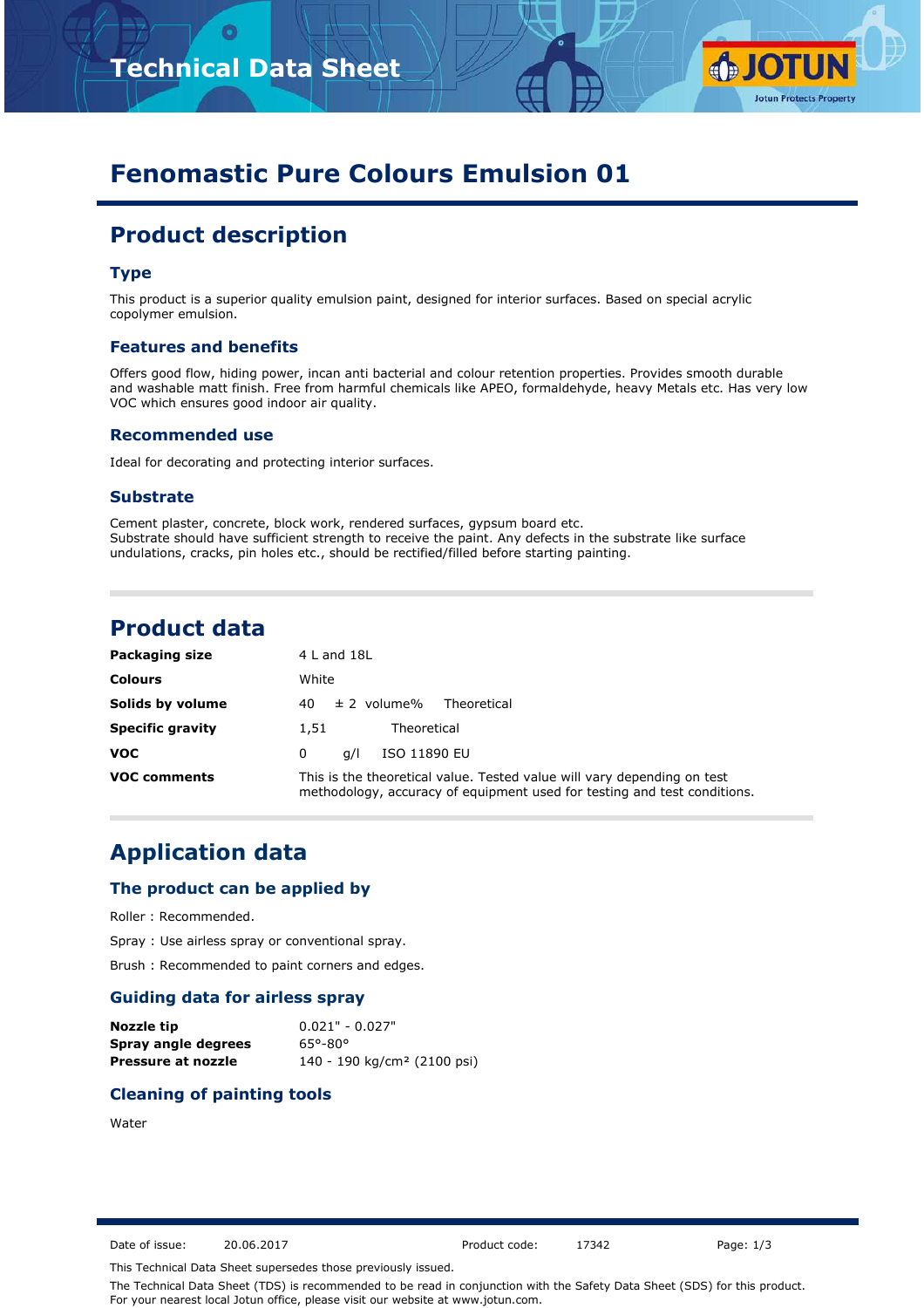

### **Film thickness per coat**

#### **Typical recommended range**

Dry film thickness 30 - 50 µm Wet film thickness 100 - 166 µm Film thickness will vary and is calculated as average.

Theoretical spreading rate  $10 - 6$  m<sup>2</sup>/l Spreading rate depends on film thickness applied, type of texture, surface porosity, imperfections, temperature, wastage during painting etc.

Maximum spread rate per coat is obtained at minimum dry film thickness and vice versa.

#### **Thinner**

Water

#### **Dilution**

Maximum 10 %

#### **Conditions during application**

The temperature of the substrate should be minimum 10 °C and at least 3 °C above the dew point of the air, measured in the vicinity of the substrate. Good ventilation is usually required in confined areas to ensure proper drying.

## **Drying times**

Drying times are generally related to air circulation, temperature, film thickness and number of coats, and will be affected correspondingly.

1. Recommended data given is, for recoating with the same generic type of paint.

2. In case of multi-coat application, drying times will be influenced by the number and sequence and by the total thickness of previous coats applied.

3.The surface should be dry and free from any contamination prior to application of the subsequent coat.

| The drying time is measured by stated values:<br>Relative Humidity (RH) 50 % |                 |          |                |
|------------------------------------------------------------------------------|-----------------|----------|----------------|
| Substrate temperature                                                        | 10 °C.          | - 23 °C. | 40 °C          |
| Surface (touch) dry                                                          | 12h             | 6 h      | 2 <sub>h</sub> |
| Hard dry                                                                     | 16 h            | 8 h      | 4 h            |
| Dry to over coat, minimum                                                    | 12 <sub>h</sub> | 6 h      | 2 h            |
|                                                                              |                 |          |                |

# **Directions for use**

# **Surface preparation**

The substrate must be sound, clean, dry and free from dust, oil, grease, laitance etc. All traces of form release agents/curing agents must be removed. A light sanding with suitable abrasive material is recommended before application. Any resulting dust/loose particles must be removed.

#### **Recommended paint system**

## **Primer**

Fenomastic Emulsion Primer or PVA Primer : 1 Coat

Date of issue: 20.06.2017 Product code: 17342 Page: 2/3

This Technical Data Sheet supersedes those previously issued.

The Technical Data Sheet (TDS) is recommended to be read in conjunction with the Safety Data Sheet (SDS) for this product. For your nearest local Jotun office, please visit our website at www.jotun.com.